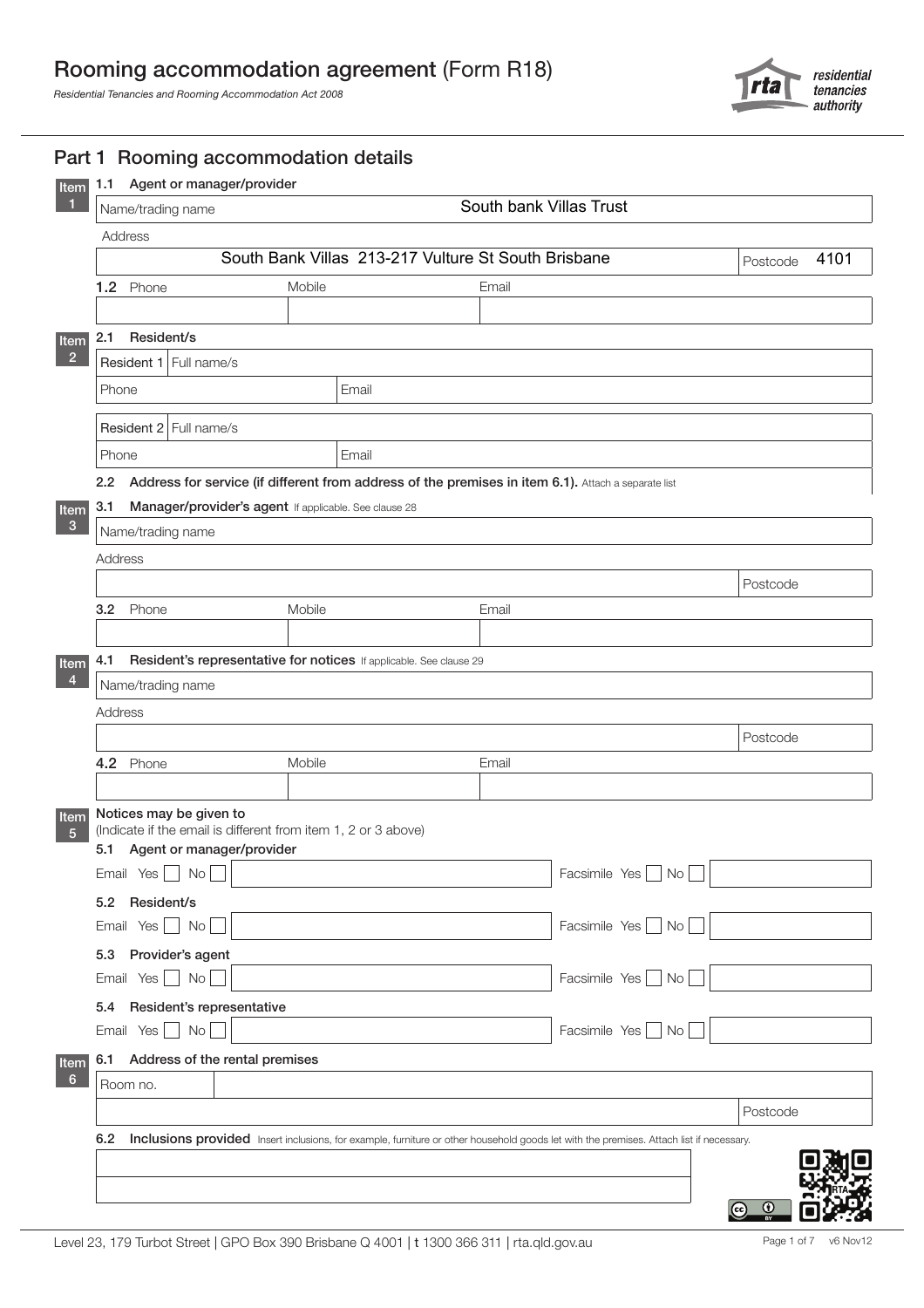# Rooming accommodation agreement (Form R18)

*Residential Tenancies and Rooming Accommodation Act 2008*

| Item              | The term of the agreement is<br>fixed term agreement<br>periodic agreement<br>7.1 |  |  |  |  |  |  |  |  |  |  |  |
|-------------------|-----------------------------------------------------------------------------------|--|--|--|--|--|--|--|--|--|--|--|
|                   | $\prime$<br>$\prime$<br>$\prime$<br>7.2<br>Starting on<br>7.3 Ending on           |  |  |  |  |  |  |  |  |  |  |  |
|                   | Fixed term agreements only. For continuation of agreement, see clause 5           |  |  |  |  |  |  |  |  |  |  |  |
| Item              | Rent<br>\$<br>week<br>fortnight<br>See clause 6(1)<br>per                         |  |  |  |  |  |  |  |  |  |  |  |
| Item              | Breakdown of rent                                                                 |  |  |  |  |  |  |  |  |  |  |  |
| 9                 | Other services<br>\$<br>Accommodation<br>\$<br>(attach a list if necessary)       |  |  |  |  |  |  |  |  |  |  |  |
|                   | \$<br>Food service                                                                |  |  |  |  |  |  |  |  |  |  |  |
|                   | \$<br>Personal care service                                                       |  |  |  |  |  |  |  |  |  |  |  |
| <b>Item</b><br>10 | Rent must be paid on the<br>day of each                                           |  |  |  |  |  |  |  |  |  |  |  |
|                   | Insert day. See clause 6(2)<br>Insert week/fortnight                              |  |  |  |  |  |  |  |  |  |  |  |
| Item<br>11        | Method of rent payment Insert the way the rent must be paid. See clause 6(3)      |  |  |  |  |  |  |  |  |  |  |  |
|                   | Details for direct credit                                                         |  |  |  |  |  |  |  |  |  |  |  |
|                   | Bank/building society/credit union                                                |  |  |  |  |  |  |  |  |  |  |  |
|                   | BSB no.<br>Account name                                                           |  |  |  |  |  |  |  |  |  |  |  |
|                   | Payment reference<br>Account no.                                                  |  |  |  |  |  |  |  |  |  |  |  |
| Item              | Place of rent payment Insert where the rent must be paid. See clause 6(4) to 6(6) |  |  |  |  |  |  |  |  |  |  |  |
| 12                |                                                                                   |  |  |  |  |  |  |  |  |  |  |  |
| Item              | 13.1 Can the rent be increased?<br><b>No</b><br>Yes                               |  |  |  |  |  |  |  |  |  |  |  |
| 13                | 13.2 How will the rent increase be calculated?                                    |  |  |  |  |  |  |  |  |  |  |  |
|                   |                                                                                   |  |  |  |  |  |  |  |  |  |  |  |
|                   | 13.3 When will the rent increase start?                                           |  |  |  |  |  |  |  |  |  |  |  |
|                   | Starting on<br>See clause 8                                                       |  |  |  |  |  |  |  |  |  |  |  |
| <b>Item</b><br>14 | Rental bond amount<br>\$<br>See clause 11                                         |  |  |  |  |  |  |  |  |  |  |  |
| <b>Item</b>       | Services to be provided Attach list if necessary                                  |  |  |  |  |  |  |  |  |  |  |  |
| 15                |                                                                                   |  |  |  |  |  |  |  |  |  |  |  |
| Item              | Utility services for which the resident must pay See clause 13                    |  |  |  |  |  |  |  |  |  |  |  |
| 16                |                                                                                   |  |  |  |  |  |  |  |  |  |  |  |
| <b>Item</b><br>17 | House rules have been provided to the resident/s<br>Yes<br>No<br>See clause 16    |  |  |  |  |  |  |  |  |  |  |  |
| <b>Item</b><br>18 | 18.1 Number of persons allowed to reside in the room                              |  |  |  |  |  |  |  |  |  |  |  |
|                   | 18.2 Number of persons allowed to reside at the rental premises<br>See clause 17  |  |  |  |  |  |  |  |  |  |  |  |
| Item<br>19        | 19.1 Pets approved<br>No<br>See clause 18(1)<br>Yes                               |  |  |  |  |  |  |  |  |  |  |  |
|                   | 19.2 The types and number of pets that may be kept See clause 18(2)               |  |  |  |  |  |  |  |  |  |  |  |
|                   | Number<br>Type<br>Type<br>Number                                                  |  |  |  |  |  |  |  |  |  |  |  |

residential<br>tenancies<br>authority

 $|rta|$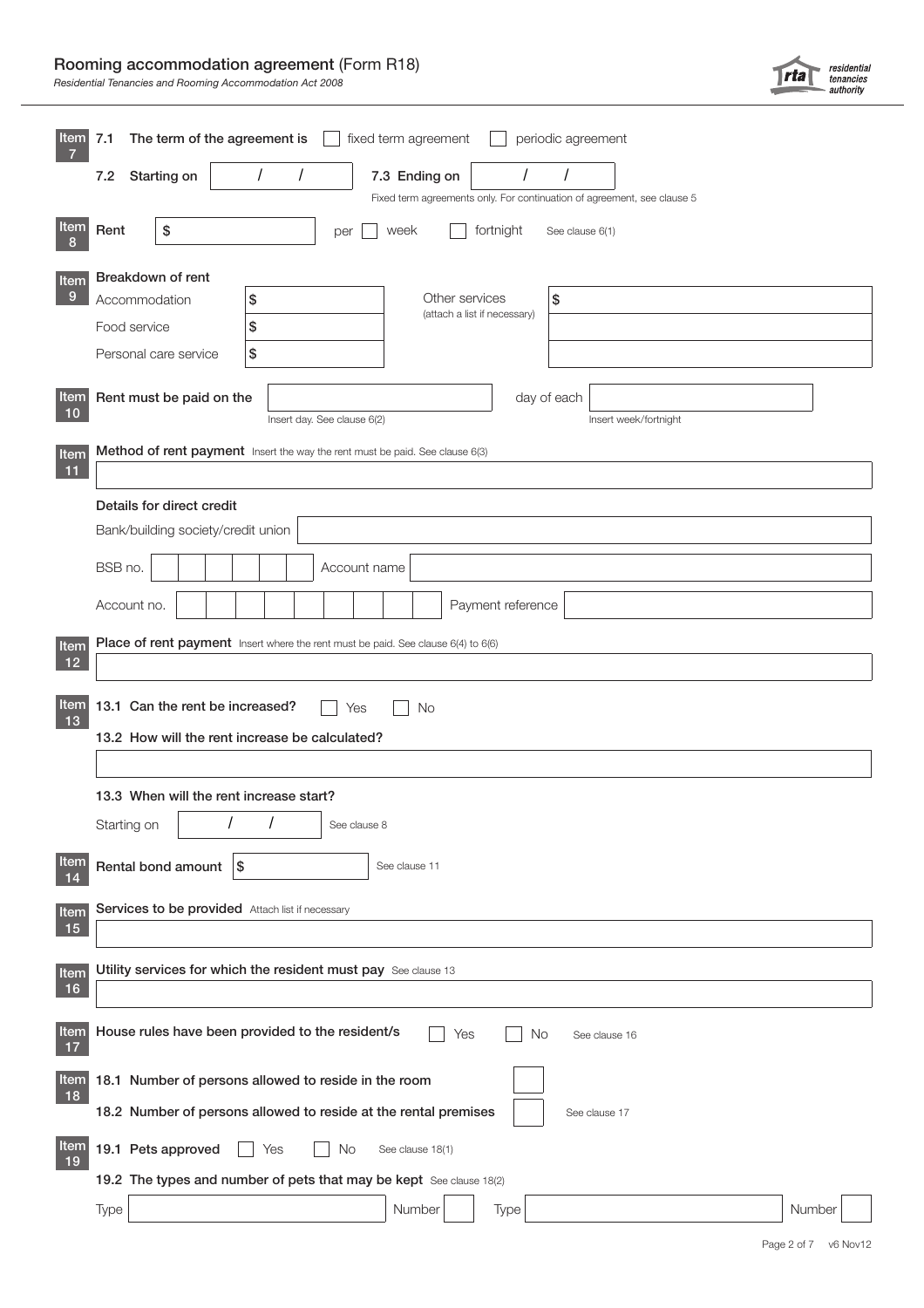residential rta tenancies authority

# Part 2 Standard Terms Division 1 Preliminary

## **Interpretation**

In this agreement –

- (a) a reference to *the rental premises* includes a reference to any inclusions for the rental premises stated in this agreement for item 6.2; and
- (b) a reference to a numbered section is a reference to the section in the Act with that number; and
- (c) a reference to a numbered item is a reference to the item with that number in part 1; and
- (d) a reference to a numbered clause is a reference to the clause of this agreement with that number.

### 2 Terms of a rooming accommodation agreement

- (1) This part states, under the *Residential Tenancies and Rooming Accommodation Act 2008* (*the Act*), section 73, the standard terms of a rooming accommodation agreement.
- (2) The Act also imposes duties on, and gives entitlements to, the provider and resident that are taken to be included as terms of this agreement.
- (3) The house rules for the rental premises are taken to be included as terms of this agreement.
- The provider and resident may agree on other terms of this agreement (*special terms*).
- A duty or entitlement under the Act overrides a standard term or special term if the term is inconsistent with the duty or entitlement.
- (6) A standard term overrides a special term if they are inconsistent. *Note –*

 Some breaches of this agreement may also be an offence under the Act, for example, if –

- the provider or the provider's agent enters the resident's room in contravention of the rules of entry under sections 257 to 262; or
- the resident does not sign and return the condition report to the provider or the provider's agent under section 81.

# Division 2 Period of rooming accommodation agreement

# 3 Start of rooming accommodation agreement

 This agreement starts on the day stated in this agreement for item 7.2.

## 4 Entry condition report – s 81

- (1) This clause applies only if a rental bond is payable, or has been paid, under this agreement.
- (2) The provider must prepare, in the approved form, sign and give the resident 1 copy of a condition report for the room.
- (3) The copy must be given to the resident on or before the day the resident occupies the room under this agreement.
- The resident must mark the copy of the report to show any parts the resident disagrees with, and sign and return the copy to the provider not later than 3 days after the later of the following days –
	- (a) the day the resident is entitled to occupy the room; (b) the day the resident is given the copy of the condition report. *Note –*

 A well completed condition report can be very important to help the parties if there is a dispute about the condition of the room when the rooming accommodation agreement started.

(5) After the copy of the condition report is returned to the provider by the resident, the provider must copy the condition report and return it to the resident within 14 days.

# 5 Continuation of fixed term agreement – s 82

- (1) This clause applies if
	- (a) under this agreement, rooming accommodation is provided to the resident for a fixed term; and
	- (b) neither the provider nor the resident gives the other party a notice under chapter 5, part 2 ending the agreement or agrees in writing with the other party to end the agreement.
- (2) This agreement continues to apply after the last day of the term, as a periodic agreement, on the same terms on which it applied immediately before the last day of the term, other than the term about the fixed term.

# Division 3 Rent

- 6 When, how and where rent must be paid – ss 98 and 100
- (1) The resident must pay the rent stated in this agreement for item 8.
- (2) The rent must be paid at the times stated in this agreement for item 10.
- (3) The rent must be paid
	- (a) in the way stated in this agreement for item 11; or
	- (b) in the way agreed after the signing of this agreement by (i) the provider or resident giving the other party a notice proposing the way; and
		- (ii) the other party agreeing to the proposal in writing; or
	- (c) if there is no way stated in this agreement for item 11 or no way agreed after the signing of this agreement – in an approved way under section 98(4). *Note –*

 If the way rent is to be paid is another way agreed on by the provider and resident under section 98(4)(g), the provider or the provider's agent must comply with the obligations under section 99(2).

- (4) The rent must be paid at the place stated in this agreement for item 12.
- (5) However, if, after the signing of this agreement, the provider gives a notice to the resident stating a different place for payment and the place is reasonable, the rent must be paid at the place while the notice is in force.
- (6) If no place is stated in this agreement for item 12 and there is no notice stating a place, the rent must be paid at an appropriate place.

*Examples of an appropriate place –* 

- the provider's address for service
- the provider's agent's office.

## 7 Rent in advance – s 101

 The provider may require the resident to pay rent in advance only if the payment is not more than 2 weeks rent. *Note –* 

 Under section 101(2), the provider or the provider's agent must not require a payment of rent under this agreement in a period for which rent has already been paid.

## 8 Rent increases – s 105

- (1) If a provider proposes to increase the rent, the provider must give notice of the proposal to the resident.
- (2) The notice must state
	- (a) the amount of the increased rent; and
	- (b) the day, not earlier than 4 weeks after the day the notice is given, from which the increased rent is payable.
- (3) Also, if this agreement is for a fixed term, the rent may not be increased before the term ends unless –
	- (a) this agreement states for item 13.1 rent can be increased; and
	- (b) this agreement states for item 13.2 the amount of the increase or how the amount of the increase is to be worked out; and
	- (c) the increase is made in accordance with this agreement.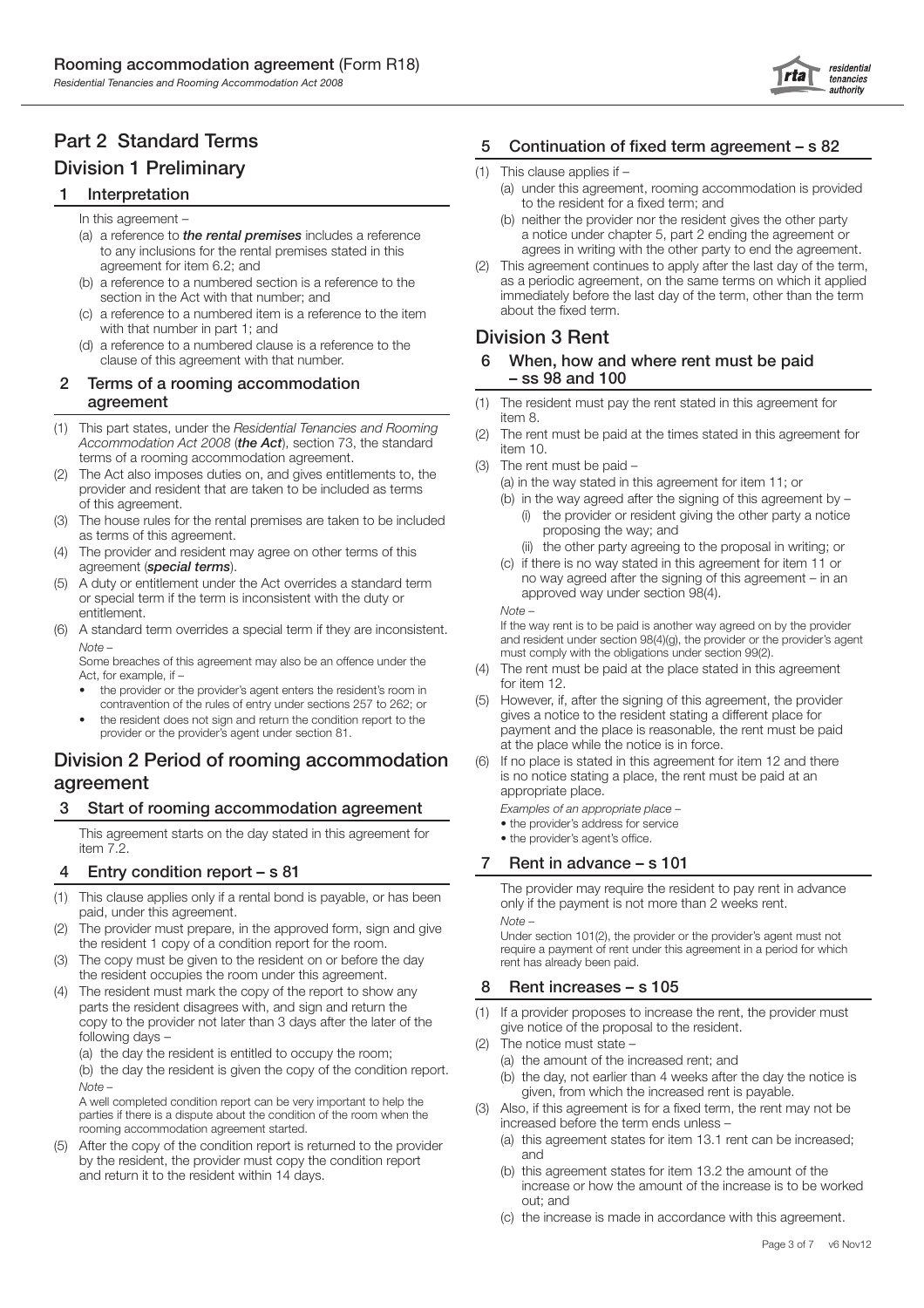

- (4) The resident is not required to pay the increase unless it is made in accordance with this clause.
- (5) Subclauses (1) to (4) do not apply if the parties amend this agreement to provide for another service to be provided by the provider to the resident and for an increase in the rent in payment of the service.

#### 9 Rent decreases for matters including loss of amenity or service – s 106

- (1) This clause applies if
	- (a) the resident's room or common areas become partly unfit to live in, or their amenity or standard substantially decreases, other than because of intentional or reckless damage caused by the resident or a guest of the resident; or
	- (b) a service provided to the resident under this agreement is no longer available or is withdrawn, or the standard of the service substantially decreases, other than because the resident has not met the resident's obligations under this agreement.
- (2) The rent payable under this agreement decreases by the amount, and from the time, agreed between the provider and the resident.
- (3) If the provider and the resident can not agree on the amount or time for the decrease, either of them may apply to a tribunal for an order decreasing the rent by a stated amount from a stated time.

#### 10 Rent decreases because of resident's absence – s 107

- (1) This clause applies if either of the following is not provided to the resident because of the resident's absence –
	- (a) a personal care service;
	- (b) a food service, but only if the resident is absent from the rental premises for a continuous period of more than 2 weeks.
- (2) The provider and the resident may agree to a reduction in rent for the period of the absence.
- (3) If the provider and the resident can not agree on a reduction in rent for the period of the absence, the resident may apply to a tribunal for an order decreasing the rent by a stated amount for the period.

# Division 4 Rental bond

## 11 Rental bond required – ss 111 and 116

- (1) If a rental bond is stated in this agreement for item 14, the resident must pay to the provider or the provider's agent the rental bond amount –
	- (a) if a special term requires the bond to be paid at a stated time – at the stated time; or
	- (b) if a special term requires the bond to be paid by instalments – by instalments; or
	- (c) otherwise when the resident signs this agreement. *Note –*

 There is a maximum bond that may be required unless your weekly rent is more than \$500. See section 146.

- (2) The provider or the provider's agent must, within 10 days of receiving the bond or a part of the bond, pay it to the authority and give the authority a notice, in the approved form, about the bond.
- (3) The bond is intended to be available to financially protect the provider if the resident breaches this agreement. *Example –*

 The provider may claim against the bond if the resident does not leave the room in the required condition at the end of the rooming accommodation agreement.

*Note –* 

 For how to apply to the authority or a tribunal for the bond at the end of the rooming accommodation agreement, see sections 125 to 141. Delay in applying may mean that payment is made on another application for payment.

## 12 Increase in bond – s 154

- The resident must increase the rental bond if
	- (a) the rent increases and the provider gives notice to the resident to increase the bond; and
	- (b) the notice is given at least 11 months after (i) this agreement started; or
		- (ii) if the bond has been increased previously by a notice given under this clause – the day stated in the notice, or the last notice, for making the increase.
- (2) The notice must state the increased amount and the day by which the increase must be made.
- (3) For subclause (2), the day must be at least 1 month after the resident is given the notice.

# Division 5 Outgoings

# 13 Charge for utility service – s 170

 The resident must pay an amount for utility services supplied to the rental premises during this agreement if –

- (a) the service is stated in this agreement for item 16; and
- (b) the resident's room is individually metered for the utility service by an appliance approved by the supplying entity. *Note –*

Section 170(2)(b) limits the amount the resident must pay.

# Division 6 Rights and obligations of provider and resident

### 14 Provider's obligations – ss 247 and 249

- (1) The provider has the following obligations
	- (a) to ensure the provider is not in breach of a law dealing with issues about the health or safety of persons using or entering the resident's room or common areas;
	- (b) to take reasonable steps to ensure the resident (i) always has access to the resident's room and to bathroom and toilet facilities; and
		- (ii) has reasonable access to any other common areas;
	- (c) to take reasonable steps to ensure the security of the resident's room and the resident's personal property in the room;
	- (d) to maintain the resident's room and common areas in a way that the room and areas remain fit for the resident to live in;
	- (e) to take reasonable steps to ensure the resident's room and common areas and facilities provided in the room and areas –
		- are kept safe and in good repair; and
		- (ii) subject to any agreement with the resident about cleaning the resident's room or common areas or facilities – are kept clean;
	- (f) not to unreasonably restrict the resident's guests in visiting the resident;
	- (g) to ensure that the times during which the provider, or an agent of the provider, is available to be contacted by the resident are reasonable, having regard to all the circumstances including the services being provided to the resident under this agreement.
- (2) For subclause (1)(e)(ii), an agreement about cleaning common areas may be made only for a common area used by the resident and a minority of other residents of the provider.  *Example for subclause (2) –*

 Four residents have individual rooms opening out onto a living area which is available for use only by those residents. The provider and the 4 residents may agree that the cleaning of the living area is to be done by the 4 residents.

- The provider must take reasonable steps to ensure the resident has quiet enjoyment of the resident's room and common areas.
- (4) The provider or the provider's agent must not interfere with the reasonable peace, comfort or privacy of the resident in using the resident's room and common areas.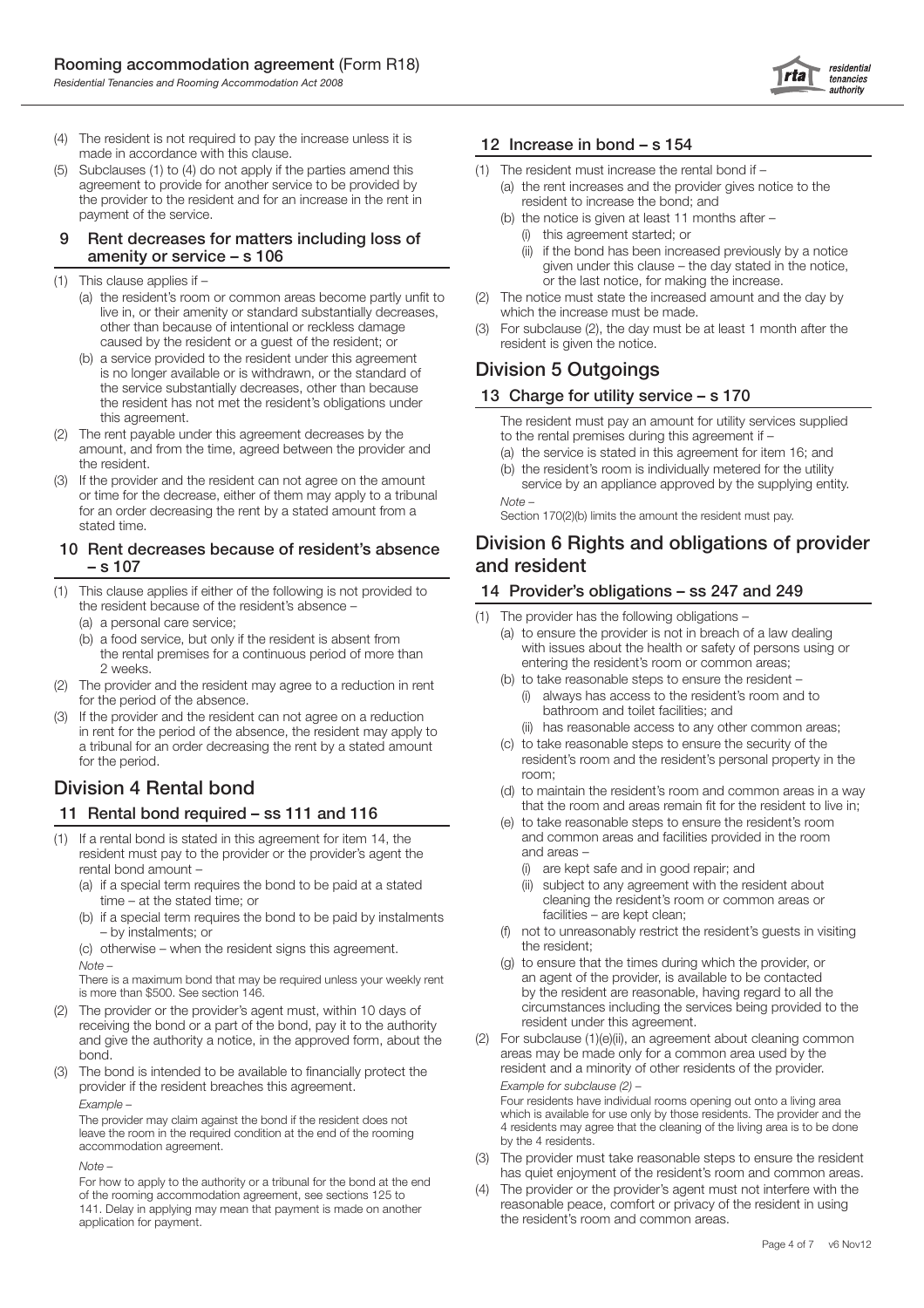

#### 15 Resident's obligations – s 253

- (1) The resident has the following obligations
	- (a) to use the resident's room and common areas only or mainly as a place of residence;
	- (b) not to use the resident's room or common areas for an illegal purpose;
	- (c) not to interfere with, and to ensure the resident's guests do not interfere with, the reasonable peace, comfort or privacy of another resident or another resident's appropriate use of the other resident's room or common areas;
	- (d) to pay the rent when it falls due;
	- (e) not to keep an animal on the rental premises without the provider's permission;
	- not to intentionally or recklessly damage or destroy, or allow the resident's guests to intentionally or recklessly damage or destroy, any part of the rental premises or a facility in the rental premises;
	- (g) to keep the resident's room and inclusions clean, having regard to their condition at the start of this agreement;
	- (h) to maintain the resident's room in a condition that does not give rise to a fire or health hazard;

*Examples of a fire hazard –* 

1 allowing newspapers to build up in the resident's room

2 blocking access to the resident's room.

#### 16 House rules – ss 266–276

- (1) The resident must comply with the house rules for the rental premises.
- (2) The provider must give the resident a copy of the house rules for the rental premises before entering into this agreement.
- (3) The provider or the provider's agent for the rental premises must ensure a copy of the house rules for the rental premises is displayed, at all times, at a place in the rental premises where it is likely to be seen by the residents.
- At least 7 days before making any changes to the house rules for the rental premises, the provider must give a notice to the resident stating the following –
	- (a) proposed changes and the day the changes are to take effect;
	- (b) that the resident may object to the changes and how an objection may be made.
- (5) However, if this agreement starts less than 7 days before the proposed changes are to take effect, the provider need only give the notice mentioned in subclause (4) when this agreement starts.

#### 17 Number of occupants allowed

- (1) No more than the number of persons stated in this agreement for item 18.1 may reside in the room.
- No more than the number of persons stated in this agreement for item 18.2 may reside at the rental premises.
- However, more people may reside in the room or at the rental premises if the resident and the provider agree.

#### 18 Pets

- (1) The resident may keep pets on the rental premises only if this agreement states for item 19.1 that pets are approved.
- (2) If this agreement states for item 19.1 that pets are approved and this agreement states for item 19.2 that only –
	- (a) a particular type of pet may be kept, only that type may be kept; or
	- (b) a particular number of pets may be kept, only that number may be kept; or
	- (c) a particular number of a particular type of pet may be kept, only that number of that type may be kept.

#### 19 Supply of locks and keys – s 250

- (1) The provider must supply and maintain all locks necessary to ensure the resident's room is reasonably secure.
- (2) The provider must give the resident a key for each lock that secures an entry to the following –
	- (a) the resident's room;
	- (b) a building or building within which the resident's room and common areas are situated.
- (3) The resident must not make a copy of the key without the provider's permission.
- The resident must not tamper with a door lock in the rental premises.

#### 20 Changing locks – s 251

- (1) The resident may request the provider to change or repair a lock that secures entry to the resident's room if the resident reasonably believes there is the likelihood of – (a) risk to the resident's safety; or
	- (b) theft of, or damage to, the resident's belongings.
- (2) The provider must not act unreasonably in failing to agree to change or repair the lock.

#### 21 Fixtures or structural changes – ss 254–256

(1) The resident may attach a fixture, or make a structural change, to the rental premises only if the provider agrees to the fixture's attachment or the structural change. *Note –* 

 Fixtures are generally items permanently attached to land or to a building that are intended to become part of the land or building. An attachment may include, for example, something glued, nailed or screwed to a wall.

- (2) The provider's agreement must be written, describe the nature of the fixture or change and include any terms of this agreement. *Examples of terms –* 
	- that the resident may remove the fixture
	- that the resident must repair damage caused when removing the fixture
	- that the provider must pay for the fixture if the resident can not remove it
- (3) If the provider does agree, the resident must comply with the terms of the provider's agreement.
- (4) The provider must not act unreasonably in failing to agree.
- (5) If the resident attaches a fixture, or makes a structural change, to the rental premises without the provider's agreement, the provider may –
	- (a) take action for a breach of a term of this agreement; or
	- (b) waive the breach (that is, not take action for the breach) and treat the fixture or change as an improvement to the rental premises for the provider's benefit (that is, treat it as belonging to the provider, without having to pay the resident for it).

#### 22 Provider's right to enter resident's room – ss 257-262

 The provider or the provider's agent may enter the resident's room during this agreement only if the obligations under sections 257 to 262 have been complied with.

# Division 7 When agreement ends

#### 23 Ending of agreement – s 366

- (1) This agreement ends only if
	- (a) the resident and the provider agree in writing; or
	- (b) the provider gives a notice to leave the rental premises to the resident by a stated day and the resident leaves the rental premises; or
	- (c) the provider or resident gives a notice to the other party terminating this agreement on a stated day; or
	- (d) a tribunal makes an order terminating this agreement; or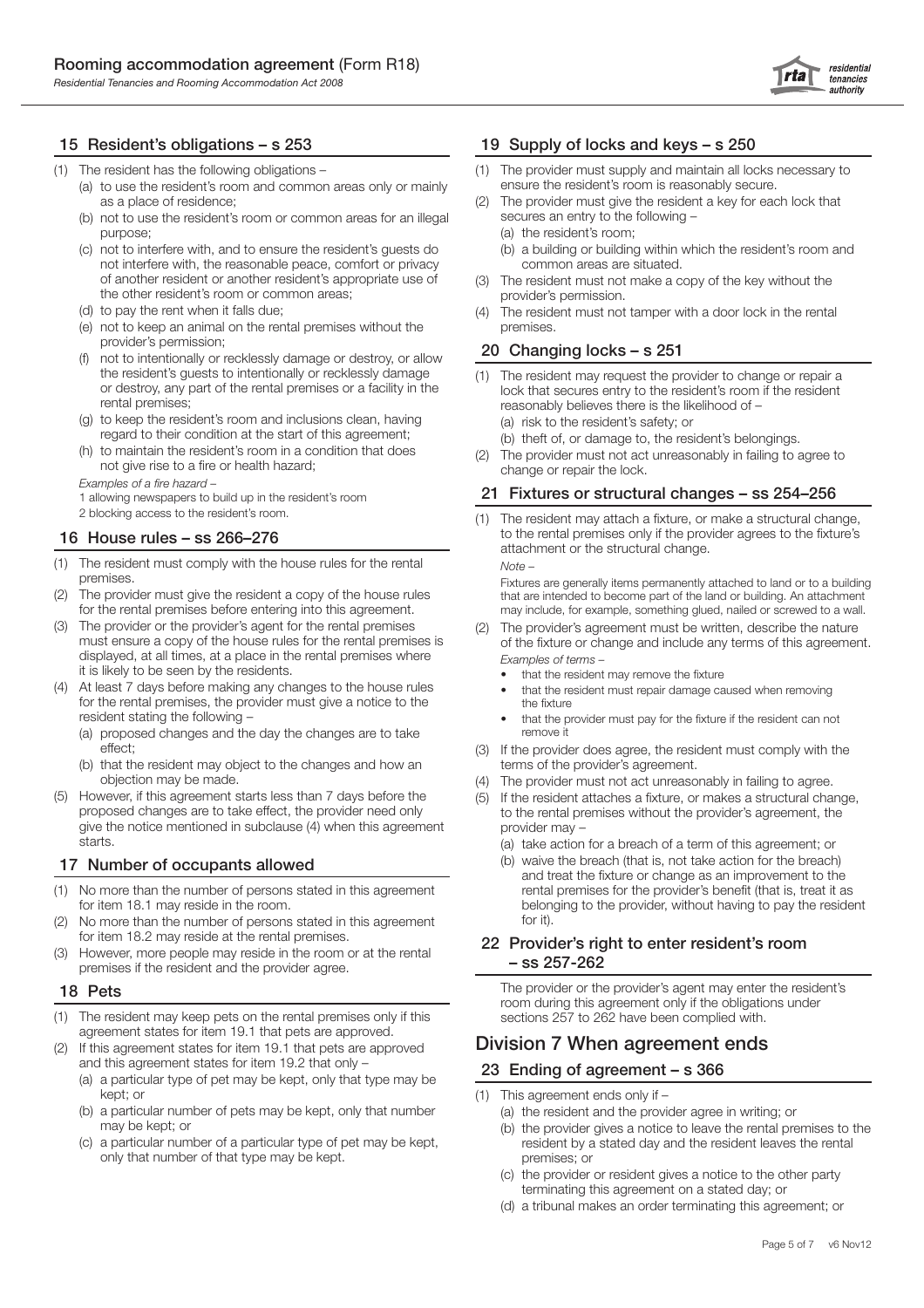(e) the resident abandons the resident's room; or  *Note –* 

 See section 509 for indications that a resident has abandoned their room.

- after receiving a notice from a mortgagee under section 384, the resident vacates, or is removed from, the rental premises.
- Also, if a sole resident dies, this agreement terminates in accordance with section 366(7) or (8).

#### 24 Condition room must be left in – s 253(i)

 At the end of this agreement, the resident must leave the resident's room and inclusions, as far as possible, in the same condition they were in at the start of this agreement, fair wear and tear excepted.

 *Examples of what may be fair wear and tear –* 

- wear that happens during normal use
- changes that happen with ageing

#### 25 Keys

 At the end of this agreement, the resident must return to the provider all keys for the resident's room and the rental premises.

#### 26 Goods or money left behind in rental premises – ss 392 and 393

- (1) The resident must take all of the resident's belongings from the rental premises at the end of this agreement.
- (2) The provider must not treat belongings left behind as the provider's own property, but must deal with them under sections 392 and 393.

# Division 9 Miscellaneous

#### 27 Supply of goods and services – s 176

- (1) The provider or the provider's agent must not require the resident to buy goods or services from the provider or a person nominated by the provider or agent.
- (2) Subclause (1) does not apply to a requirement about a food service, personal care service or utility service.  *Note –*

 See section 176 for what is a utility service and schedule 2 of the Act for what is a food service and a personal care service.

#### 28 Provider's agent

- (1) The name and address for service of the provider's agent is stated in this agreement for item 3.
- (2) Unless a special term provides otherwise, the agent may (a) stand in the provider's place in any application to a tribunal by the provider or the resident; or
	- (b) do any thing else the provider may do, or is required to do, under this agreement.

#### 29 Notices

- (1) A notice under this agreement must be written and, if there is an approved form for the notice, in the approved form.
- (2) A notice from the resident to the provider may be given to the provider's agent.
- A notice may be given to a party to this agreement, the provider's agent or a representative –
	- (a) by giving it to the party, agent or representative personally; or
	- (b) if an address for service for the party, agent or representative is stated in this agreement for item  $1, 2, 3$  or  $4 -$  by leaving it at the address, sending it by prepaid post as a letter to the address; or
	- (c) if a facsimile number for the party, agent or representative is stated in this agreement for item 1, 2, 3 or 4 and item 5 indicates that a notice may be given by facsimile – by sending it by facsimile to the facsimile number in accordance with the *Electronic Transactions (Queensland) Act 2001*; or
- (d) if an email address for the party, agent or representative is stated in this agreement for item 1, 2, 3 or 4 and item 5 indicates that a notice may be given by email – by sending it electronically to the email address in accordance with the *Electronic Transactions (Queensland) Act 2001*.
- (4) A party, the provider's agent or a representative may withdraw his or her consent to notices being given to them by facsimile or email only by giving notice to each other party that notices are no longer to be given to the party, agent or representative by facsimile or email.
- (5) If no address for service is stated in this agreement for item 2 for the resident, the resident's address for service is taken to be the address of the rental premises.
- (6) A party, the provider's agent or a representative may change his or her address for service, facsimile number or email address only by giving notice to each other party of a new address for service, facsimile number or email address.
- (7) On the giving of a notice of a new address for service, facsimile number or email address for a party, the provider's agent or a representative, the address for service, facsimile number or email address stated in the notice is taken to be the party's, agent's or representative's address for service, facsimile number or email address stated in this agreement for item 1, 2, 3 or 4.
- (8) Unless the contrary is proved
	- (a) a notice left at an address for service is taken to have been received by the party to whom the address relates when the notice was left at the address; and
	- (b) a notice sent by post is taken to have been received by the person to whom it was addressed when it would have been delivered in the ordinary course of post; and
	- (c) a notice sent by facsimile is taken to have been received at the place where the facsimile was sent when the sender's facsimile machine produces a transmission report indicating all pages of the notice have been successfully sent; and
	- (d) a notice sent by email is taken to have been received by the recipient when the email enters the recipient's email server.

(9) In this clause –

 *representative* means a person acting for the resident under section 525(1)(c).